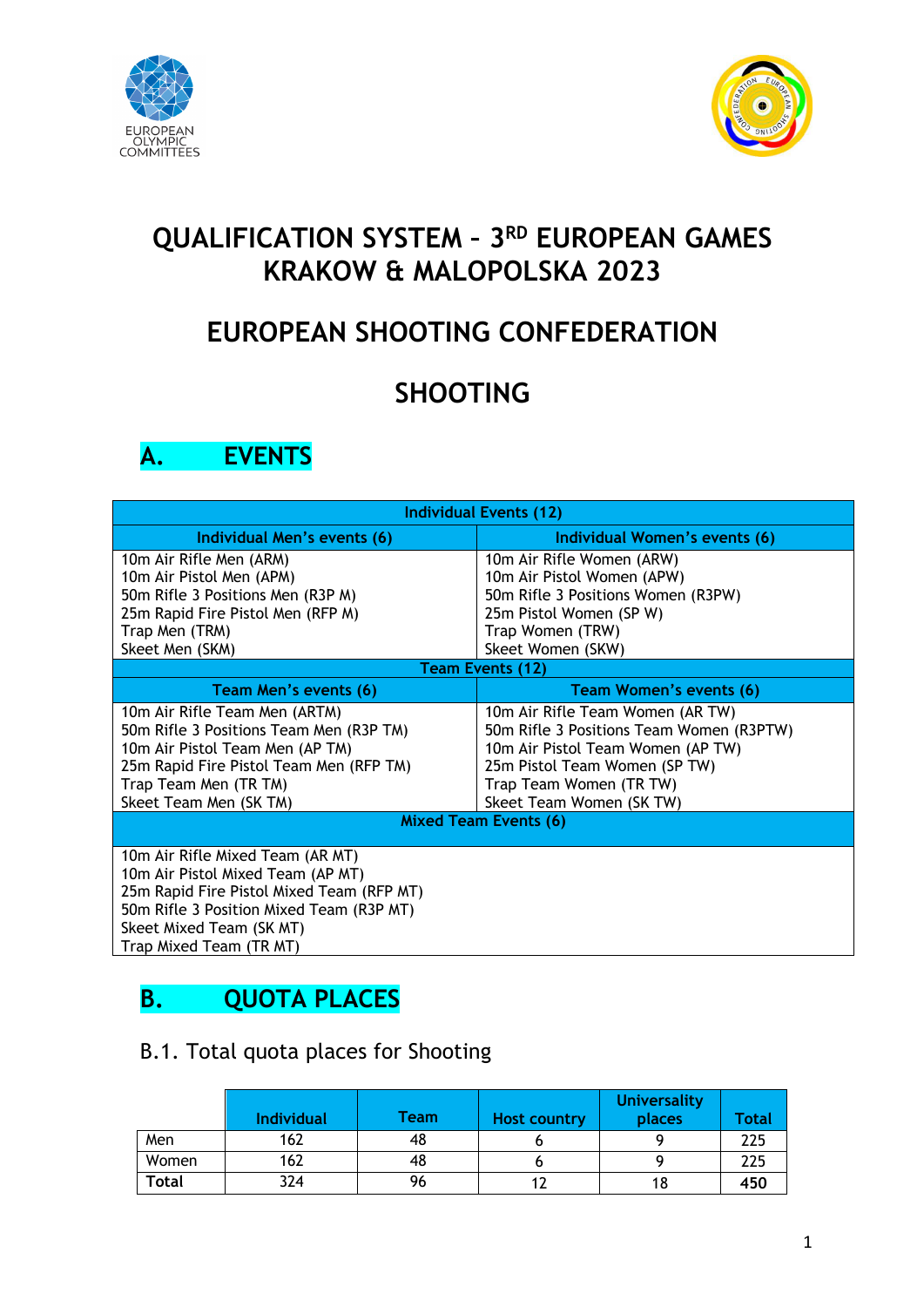



### B.2. Maximum number of athletes per NOC

|              | Quota places per<br><b>NOC</b> |
|--------------|--------------------------------|
| Men          | 12                             |
| Women        | 17                             |
| Team         | 12                             |
| <b>Total</b> | 36                             |

### B.3. Maximum number of athletes/teams per event

NOCs can enter a maximum of two (2) athletes in each of the individual events, and a maximum of two (2) Mixed Teams in each of the Mixed Team events comprising of the same athletes who have qualified and are eligible to compete in the individual events, and a maximum of one (1) Team in each of the Team events.

### **C. ATHLETE ELIGIBILITY**

### C.1. Compliance with the Olympic Charter and other relevant rules

All athletes must respect and comply with the provisions of the Olympic Charter currently in force, including but not limited to Rule 41 (Nationality of Competitors) and Rule 43 (World Anti-Doping Code and the Olympic Movement Code on the Prevention of Manipulation of Competitions).

Only those athletes who respect and comply with the Olympic Charter, the World Anti-Doping Code and the Olympic Movement Code on the Prevention of Manipulation of Competitions, including the conditions of participation established by the EOC and the rules of ISSF, may participate in the 2023 European Games.

#### C.2. Age requirements

There is no age limit to be eligible to participate in shooting events in the 2023 European Games.

### C.3. Additional European Shooting Confederation criteria

To be eligible to participate in the individual shooting events at 2023 European Games, all athletes must take part in at least 2 qualifying competitions (see list of qualifying competition in paragraph D below).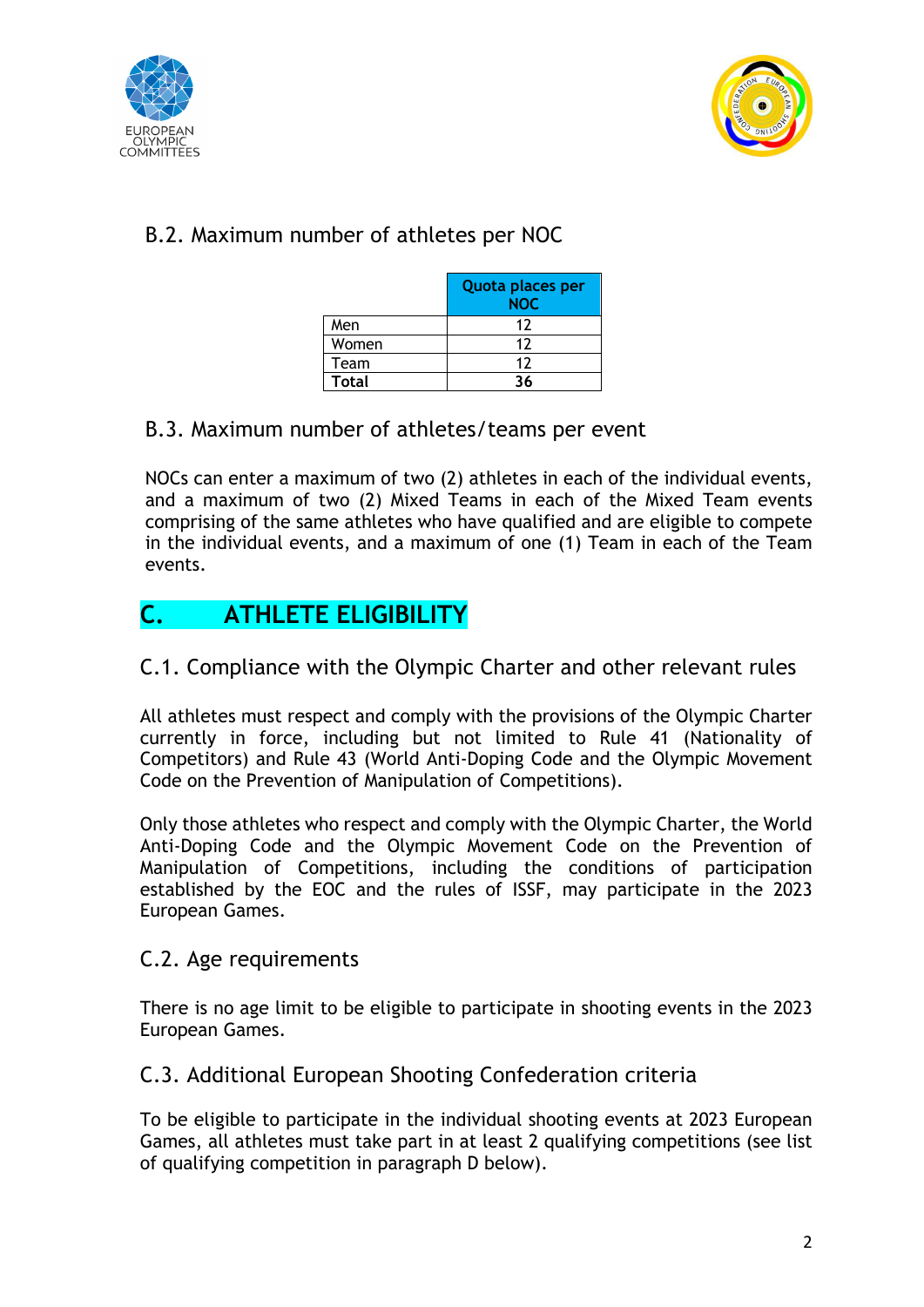



## **D. QUALIFICATION PATHWAY**

The qualification system allows for the participation of the best athletes through a fair and transparent process within the framework of the Olympic Charter.

D.1. Qualification Places

#### **Individual Events**

- 1. One (1) athlete can obtain only one (1) quota place for his/her NOC.
- 2. 144 Quota places can be obtained in designated ESC Championships.

The highest twelve (12) placed athletes, in each event, will obtain one (*1*) quota place for his/her NOC according to the table below, respecting the maximum number of athletes per NOC specified in paragraph B.

If a NOC has more than two (2) athletes among the twelve (12) highest placed in an event at the designated ESC Championship, then the quota place must be granted to the next highest placed athlete.

| Championship                                           | <b>Total</b> |    | <b>ARM R3PM</b> |    | APM RFPM TRM      |    | <b>SKM</b> | ARW | <b>R3PW</b> | APW | <b>SPW</b> | <b>TRW</b> | <b>SKW</b> |
|--------------------------------------------------------|--------------|----|-----------------|----|-------------------|----|------------|-----|-------------|-----|------------|------------|------------|
| 2022 European<br>Championship Shotgun,<br>Larnaca, CYP | 48           |    |                 |    |                   | 12 | 12         |     |             |     |            | 12         | 12         |
| 2022 European<br>Championship 25/50m,<br>Wroclaw, POL  | 48           |    | 12              |    | $12 \overline{ }$ |    |            |     | 12          |     | 12         |            |            |
| 2023 European<br>Championship 10m,<br>Tallinn, EST     | 48           | 12 |                 | 12 |                   |    |            | 12  |             | 12  |            |            |            |
| <b>Total</b>                                           | 144          | 12 | 12              | 12 | 12                | 12 | 12         | 12  | 12          | 12  | 12         | 12         | 12         |

3. The remaining quota places to be distributed as follows:

| Event                                                    | <b>Total</b> |    | IAR MI R3P M |    |    |    |    |    | <b>LAP MRFP MTR M SK M AR W R 3P WAP WISP WTR WISK W</b> |    |    |    |    |
|----------------------------------------------------------|--------------|----|--------------|----|----|----|----|----|----------------------------------------------------------|----|----|----|----|
| <b>European Games</b><br>Qualification<br>Ranking (EGQR) | 180          | 15 | 15           | 15 | 15 | 15 | 15 | 15 | 15                                                       | 15 | 15 | 15 | 15 |
| <b>Host Country</b>                                      | 12           |    |              |    |    |    |    |    |                                                          |    |    |    |    |
| Universality places                                      | 18           | າ  |              |    | 0  | ำ  |    | າ  |                                                          |    | 0  | ົ  |    |
| <b>Total</b>                                             | 210          | 18 | 17           | 18 | 16 | 18 | 18 | 18 | 17                                                       | 18 | 16 | 18 | 18 |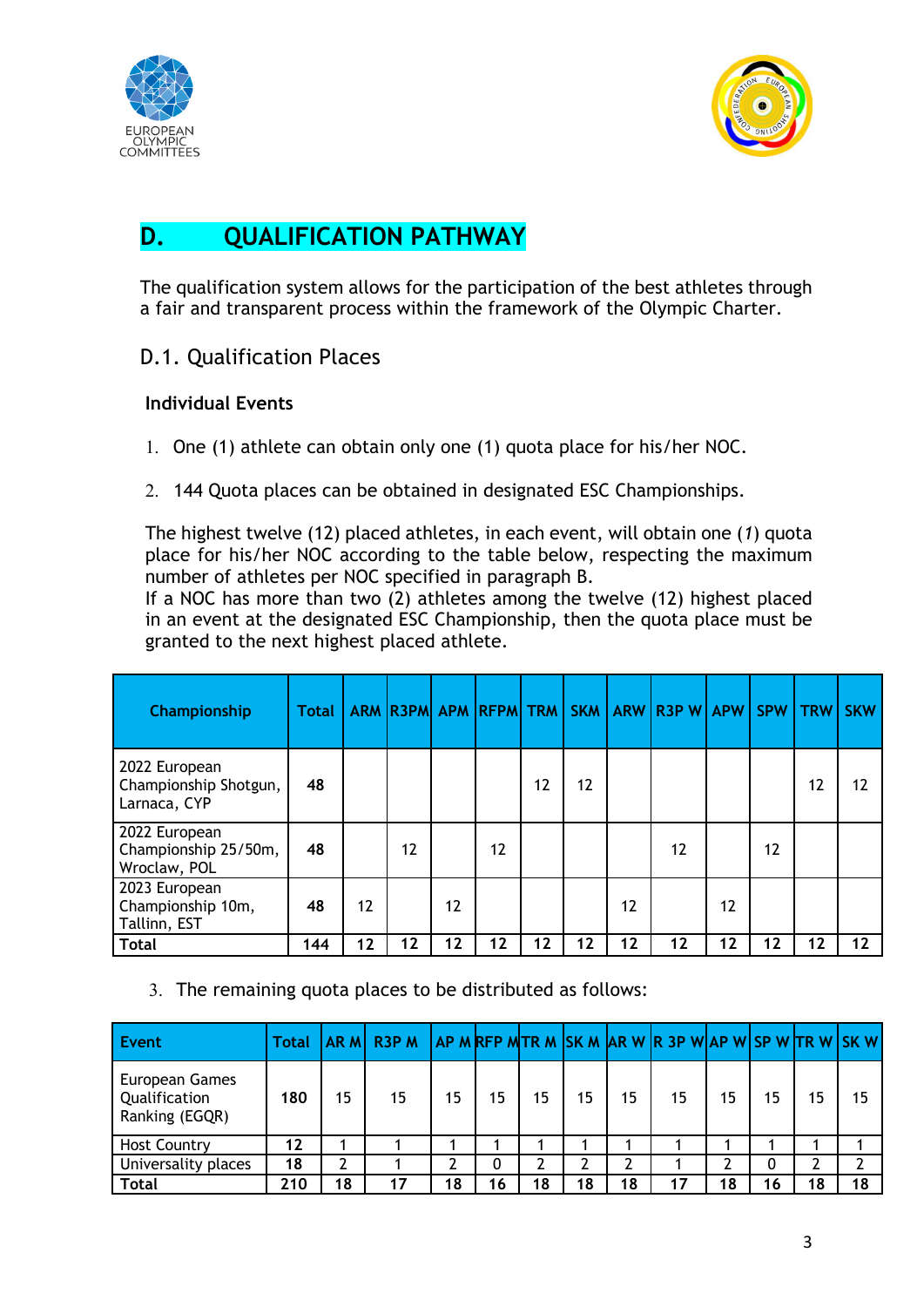



4. 180 Quota places can be obtained according to the European Games Qualification ranking (EGQR).

The EGQR will be based upon the ISSF World Ranking system.

The EGQR determines the ranking of the athletes according to their achievements in the Qualifying competitions during the Qualification period: from 24 August 2022 until 20 April 2023.

The Qualifying competitions for the EGQR are:\*

| <b>Date</b>                     | <b>Milestone</b>                                            |
|---------------------------------|-------------------------------------------------------------|
| 24 August to 12 September 2022  | 2022 European Championship Shotgun, Larnaca, Cyprus         |
| 5 to 18 September 2022          | 2022 European Championship 25m/50m, Wroclaw, Poland         |
| 22 September to 11 October 2022 | 2022 World Championship Shotgun, Osijek, Croatia            |
| 12 to 25 October 2022           | 2022 World Championship Rifle and Pistol, Cairo, Egypt      |
| 11 to 15 January 2023           | 2023 ISSF Grand Prix Rifle and Pistol 10m, Ruse, Slovenia   |
| 17 to 21 January 2023           | 2023 ISSF Grand Prix Rifle and Pistol 10m, Osijek, Croatia  |
| 11 to 22 January 2023           | 2023 World Cup Shotgun, Rabat, Morocco                      |
| 27 January to 7 February 2023   | 2023 World Cup Rifle and Pistol, Jakarta, Indonesia         |
| 17 to 28 February 2023          | 2023 World Cup Rifle and Pistol, Cairo, Egypt               |
| 4 to 15 March 2023              | 2023 World Cup Shotgun, Doha, Qatar                         |
| 5 to 15 March 2023              | 2023 European Championship 10m, Tallinn, Estonia            |
| 28 March to 8 April 2023        | 2023 World Cup Shotgun, Larnaca, Cyprus                     |
| 25 to 31 March 2023             | 2023 ISSF Grand Prix Rifle and Pistol 10m, Barcelona, Spain |
| 9 to 20 April 2023              | 2023 World Cup Rifle and Pistol, Chengdu, Sichuan, China    |

\*The list of the Qualifying competitions can be updated. Please, follow information on the ESC website: https://esc-shooting.org/documents/eg

The EGQR events are the individual events included in the program of the 2023 European Games. The points earned at the Qualifying competitions are valid through the whole Qualification period. The maximum number of the Qualifying competitions that will count for the EGQR is three (3). Athletes can compete in all the Qualifying competitions during the Qualification period but only the three (3) best results with the highest number of points for each athlete in each event will count to the EGQR.

In each individual event the fifteen (15) top ranked athletes, not yet qualified, from the NOC that does not have more than one (1) quota place in the event, at which the quota place was obtained, will get one (1) Quota place for his/her NOC.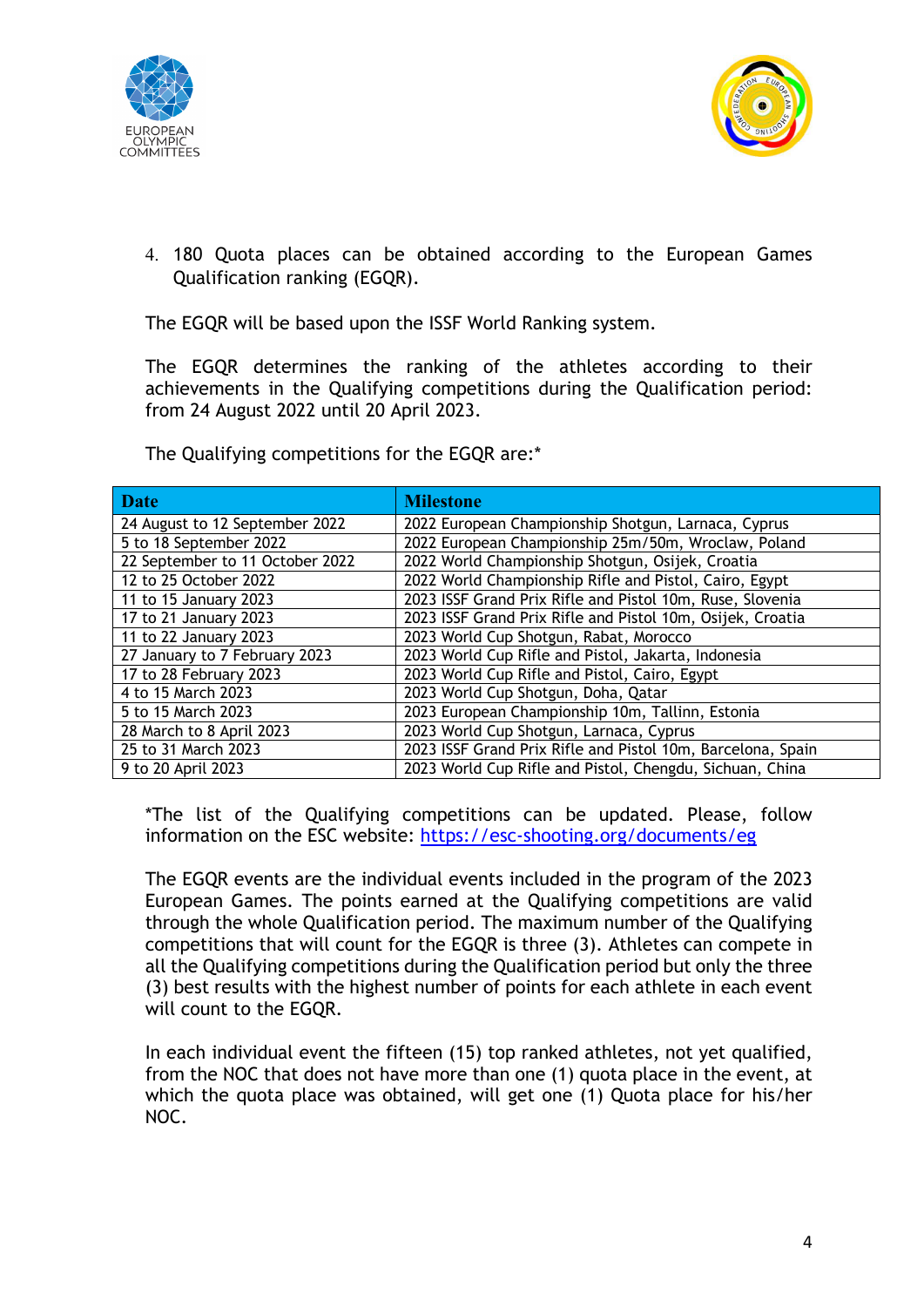



#### **Mixed Team Events**

Mixed Team entries may come only from those athletes who are entered in the individual events.

The maximum number of Mixed Teams in 10m AR, 10m AP, 50m R 3 Positions and 25m RFP is eighteen (18)

Mixed Teams in 10m AR event must be composed by athletes with Quota Places in 10m AR individual events.

In case of available firing points in the Qualification Hall after registration of the 10m AR Mixed Teams composed by athletes with Quota Places in 10m AR, additional Mixed Teams can be entered in which one of the athletes has a Quota Place in 50m Rifle 3 Positions.

Mixed Teams in 10m AP event must be composed by athletes with Quota Places in 10m AP individual events.

In case of available firing points in the Qualification Hall after registration of the 10m AP Mixed Teams composed by athletes with Quota Places in 10m AP, additional Mixed Teams can be entered in which one of the athletes has a Quota Place in 25m Pistol/RFP.

In case the number of Mixed Teams entered in a 10m Air Rifle/10m Air Pistol Mixed Team event exceeds eighteen (18), the EGQR will be used to determine the final entry list. The combined number of points according to the EGQR in the respective individual events of both members of the Mixed Team will be taken in consideration.

In case of equal number of points according to the EGQR of two or more Mixed Teams representing different NOCs, the priority will be given the NOC that does not have another Mixed Team in the respective event. If none of such NOC has another Mixed Team in the respective event the priority will be given the NOC with an athlete (male or female) who has the highest number of points according to the EGQR in the individual event of the respective Mixed Team event.

Mixed Teams in 50m R 3 Positions event must be composed by athletes with Quota Places in 50m R 3 Positions individual events.

In case of available firing points in the Qualification Hall after registration of the 50m R 3 Positions Mixed Teams composed by athletes with Quota Places in 50m R 3 Positions, additional Mixed Teams can be entered in which one of the athletes has a Quota Place in 10m AR.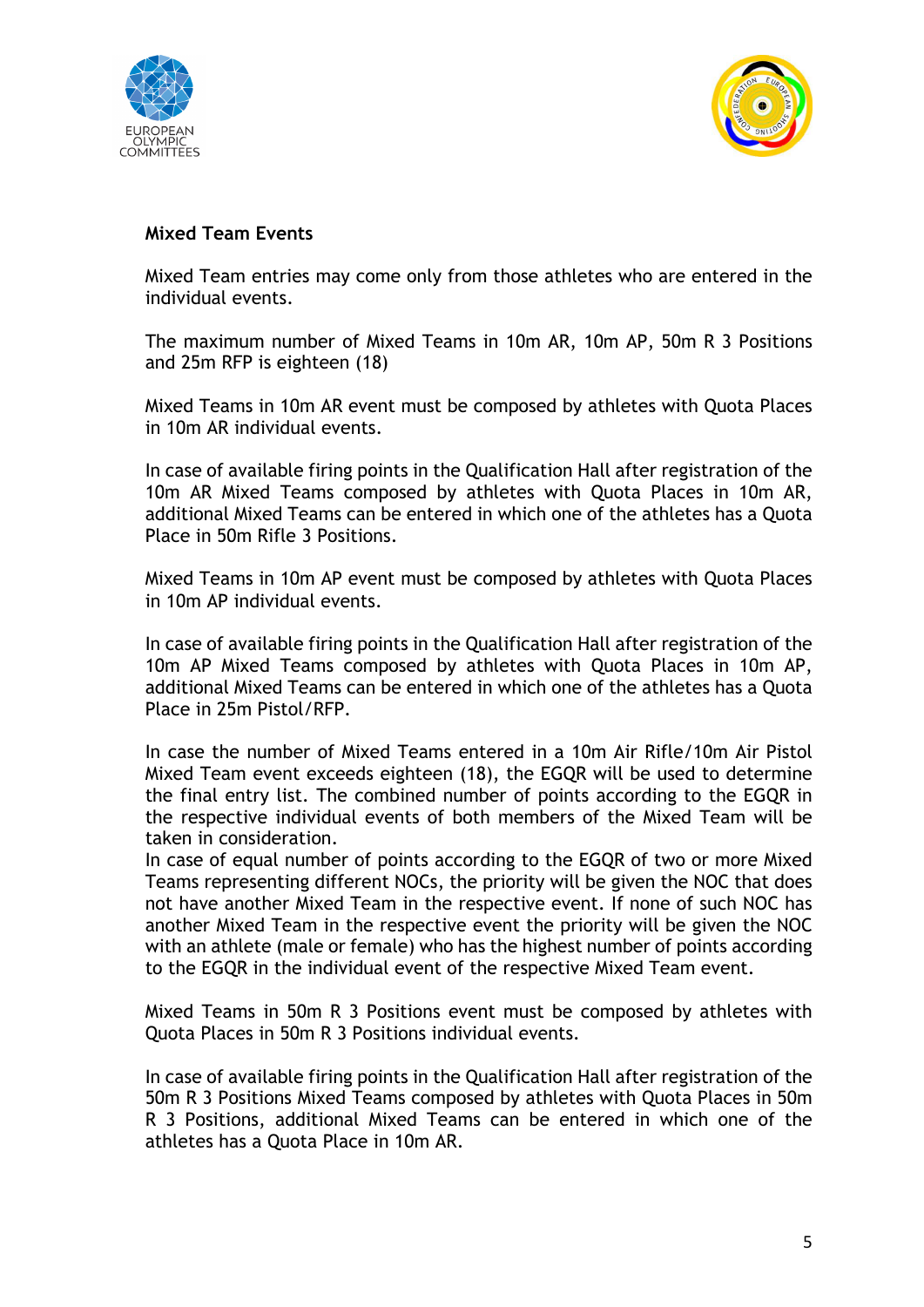



In case of equal number of points according to the EGQR of two or more Mixed Teams representing different NOCs, the priority will be given to the NOC that does not have another Mixed Team in 50m R 3 Positions Mixed Team event. If none of such NOC has another Mixed Team in this event the priority will be given to the NOC with an athlete (male or female) who has the highest number of points according to the EGQR in the individual 50m R 3 Positions event.

Mixed Teams in 25m RFP event must be composed by athletes with Quota Places in 25m Pistol W and 25m RFP Men individual events.

In case of available firing points in the Qualification Hall after registration of the 25m RFP Mixed Teams composed by athletes with Quota Places in 25m Pistol/RFP, additional Mixed Teams can be entered in which one of the athletes has a Quota Place in 10m AP.

In case the number of Mixed Teams entered in a 25m Rapid Fire Pistol Mixed Team event exceeds eighteen (18), the EGQR will be used to determine the final entry list. The combined number of points according to the EGQR in the respective individual events of both members of the Mixed Team will be taken in consideration.

In case of equal number of points according to the EGQR of two or more Mixed Teams representing different NOCs, the priority will have the NOC that does not have another Mixed Team in the 25m RFP Mixed Team event. If none of such NOC has another Mixed Team in this event the priority will be given to the NOC with an athlete (male or female) who has the highest number of points according to the EGQR in 25m Pistol Women or 25m RFP Men.

The maximum number of Mixed Teams in each of the Trap and Skeet events is eighteen (18).

In case the number of Mixed Teams entered in the Trap or the Skeet Mixed Team event exceeds eighteen (18), then the EGQR will be used to determine the final entry list. The combined number of points according to the EGQR in the respective individual events of both members of the Mixed Team will be taken in consideration.

In case of equal number of points according to the EGQR of two or more Mixed Teams representing different NOCs the priority will be given to the NOC that does not have another Mixed Team in a respective Mixed Team event. If none of such NOC has another Mixed Team in this event the priority will be given to the NOC with an athlete (male or female) who has the highest number of points according to the EGQR in Trap or Skeet respectively.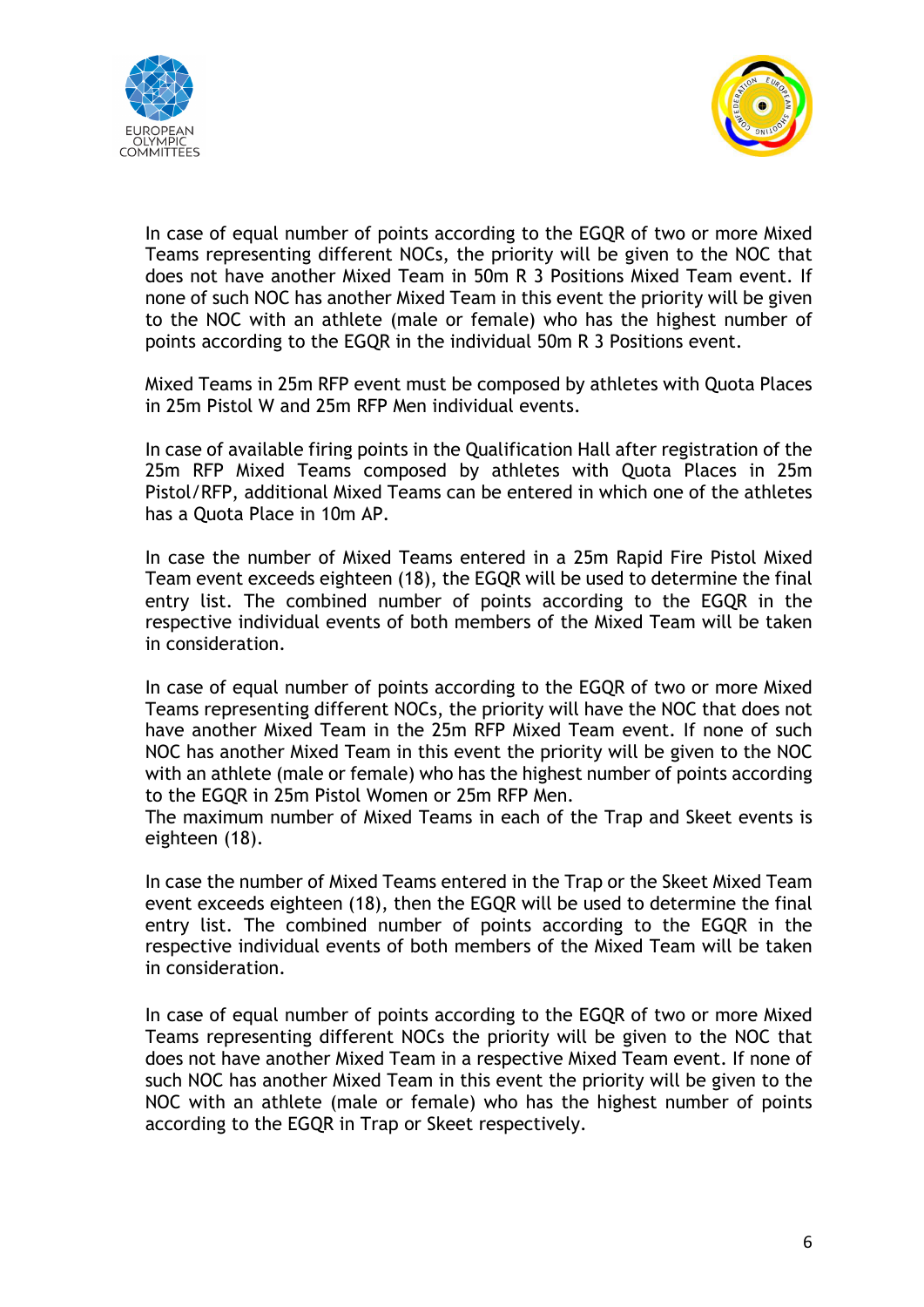



#### **Team Events**

96 Quota places will be allocated for Team events**.** The maximum number of Teams in each Team event is twelve (12).

10m AR and 50m R 3 Positions

A NOC can enter a Team for a 10m AR M and/or a 50m R 3 Positions M Team event in case it has in total 3 qualified athletes for both events that can form a Team in either 10m AR or 50m Rifle 3 Positions.

One additional quota place for both Men Team events can be granted to a NOC according to the final ranking in the respective Team events at the 2022 ECH 25/50m in Wroclaw and the 2023 ECH 10m in Tallinn (priority will be given to the highest-ranked Teams).

A NOC can enter a Team for a 10m AR W and/or a 50m 3 Positions W Team event in case it has in total 3 qualified athletes for both events that can form a Team in either 10m AR or 50m Rifle 3 Positions.

One additional quota place for both Women Team events can be granted to a NOC according to the final ranking in the respective Team events at the 2022 ECH 25/50m in Wroclaw and the 2023 ECH 10m in Tallinn (priority will be given to the highest-ranked Teams).

#### 10m AP and 25m Pistol/RFP

A NOC can enter a Team for a 10m AP M and/or a 25m RFP M Team event in case it has in total 3 qualified athletes for both events that can form a Team in either 10m AP or 25m RFP.

One additional quota place for both Men Team events can be granted to a NOC according to the final ranking in the respective Team events at the 2022 ECH 25/50m in Wroclaw and the 2023 ECH 10m in Tallinn (priority will be given to the highest-ranked Teams).

A NOC can enter a Team for a 10m AP W and/or a 25m Pistol W Team event in case it has in total 3 qualified athletes for both events that can form a Team in either 10m AP or 25m Pistol.

One additional quota place for both Women Team events can be granted to a NOC according to the final ranking in the respective Team events at the 2022 ECH 25/50m in Wroclaw and the 2023 ECH 10m in Tallinn (priority will be given to the highest-ranked Teams).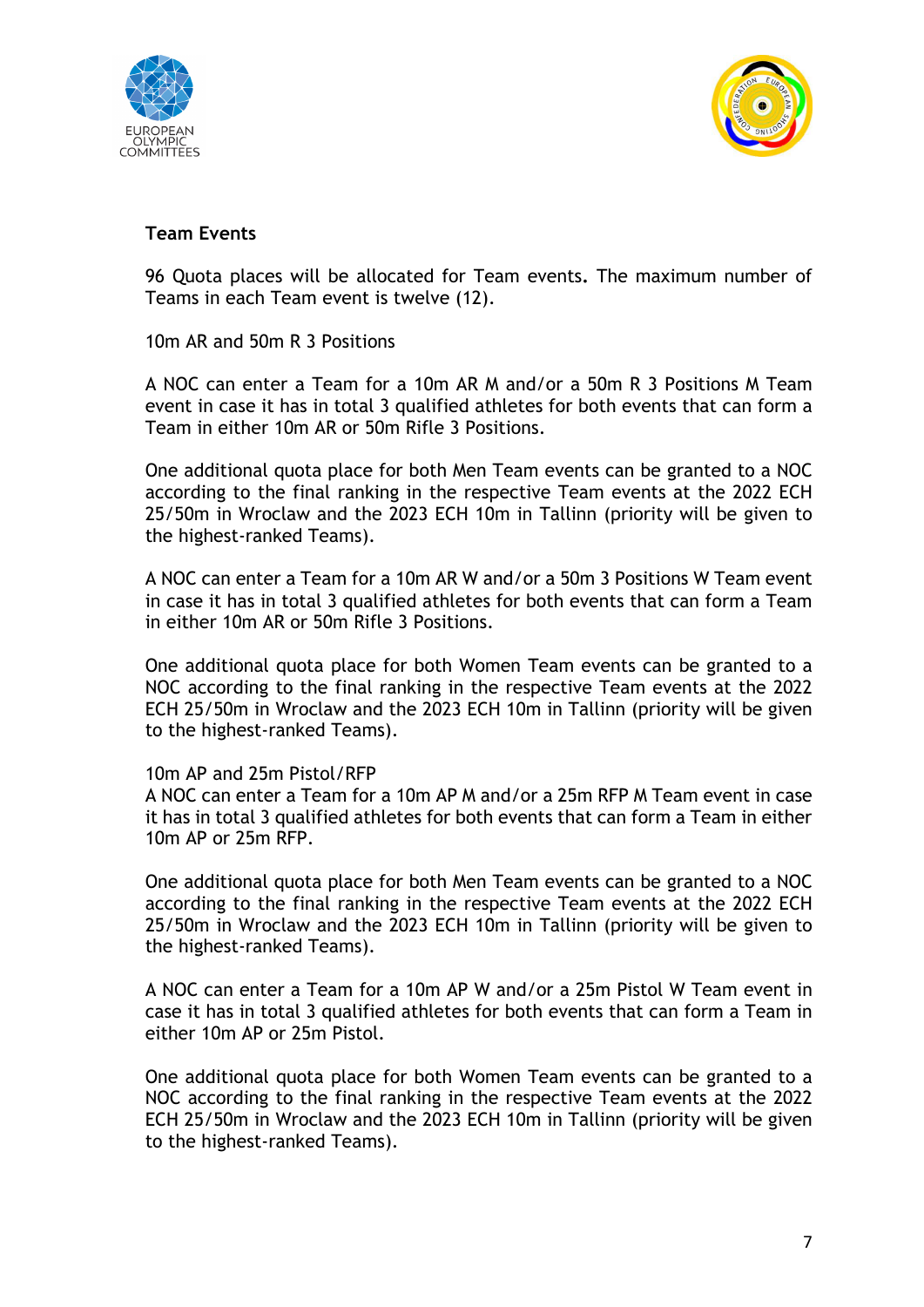



#### Trap/Skeet

A NOC can enter a Team for Trap/Skeet M/W Team events in case it has 2 qualified athletes in a respective individual event. In such case one additional quota place will be granted to the NOC for participation only in a respective Team event.

In case the number of NOCs with 2 qualified athletes in a Trap/Skeet M/W event does not reach the total of 8, a NOC can be granted 2 additional quota places for a respective Team event only according to the results of the 2022 ECH in Larnaca (priority will be given to the highest-ranked Teams with one individual athlete's quota place).

#### D.2. Host NOC Places

The Host Country will be allocated twelve (12) quota places, six (6) for men and six (6) for women. The Host Country will automatically qualify one (1) male and one (1) female athlete in each individual event on the condition that the athletes meet the eligibility requirements described under section C of this document. These athletes must also comply with the following criteria:

• The athletes must participate in at least two (*2*) of the events mentioned above in section D. "Qualification Pathway"

Host Country Places will only be granted in an event if the Host Country did not obtain a quota place in that event during the qualification period. Host Country Places that are granted will be included in the list of quota places that will be sent by the EOC to the NOCs for confirmation after the end of the qualification period (see paragraph E. Confirmation Process for Quota Places for more details).

#### D.3. Universality Places

Eighteen (18) Universality places are made available to eligible NOCs at the European Games 2023.

The allocation of Universality places will be done by the ESC Presidium in agreement with the EOC by the end of the Qualification period.

Priority will be given to the NOCs that have eligible athletes but do not have Quota places allocated for any event.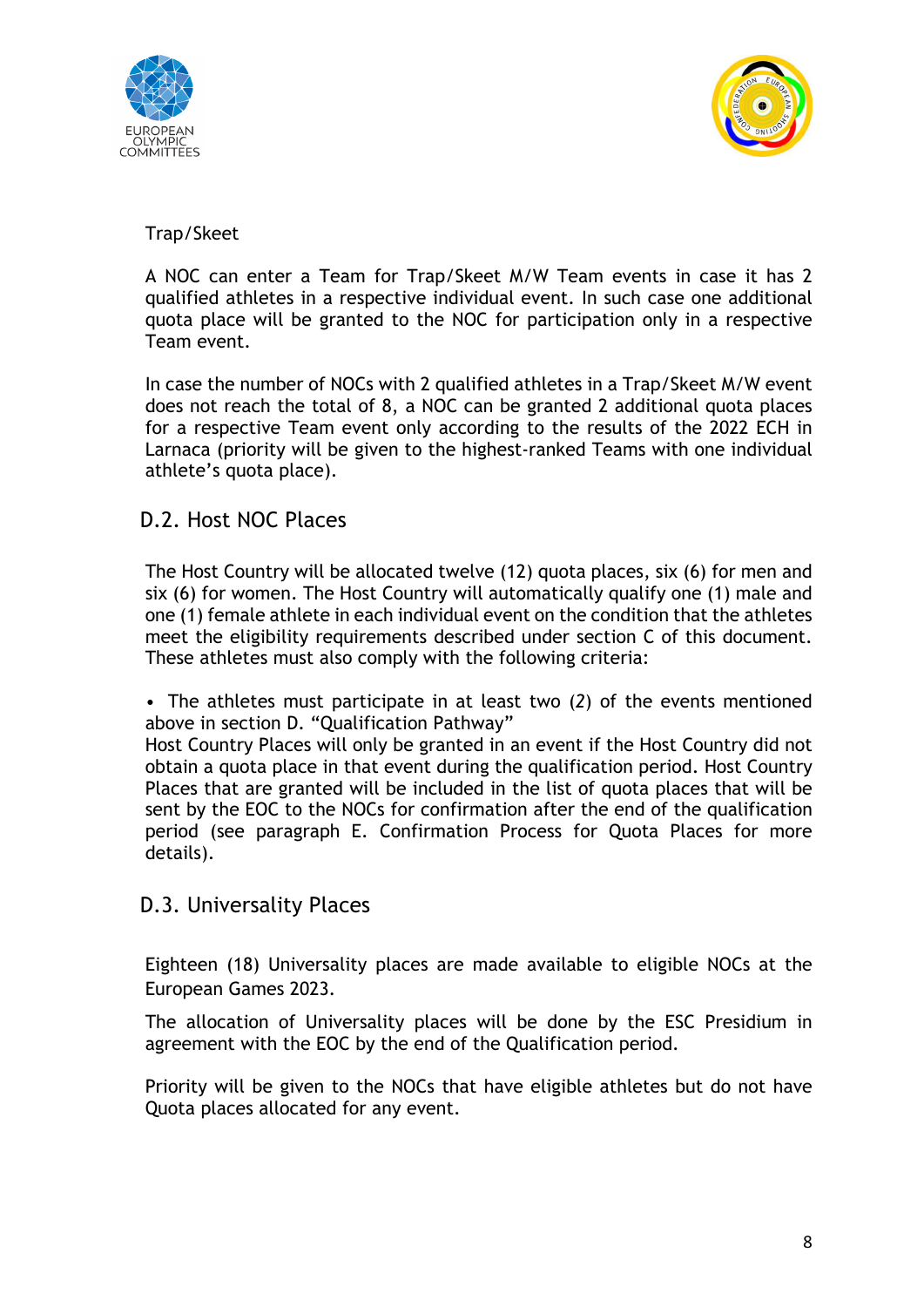



To comply with the principle of gender equality a Universality place can also be allocated for eligible athletes to the NOCs that have only one Quota place obtained during the Qualification period for either Men's or Women's event.

The maximum number of Universality places that can be allocated to one NOC is two (2) - one (1) for the Men's and one (1) for the Women's events in case both athletes are eligible.

### **E. CONFIRMATION PROCESS FOR QUOTA PLACES**

The Qualifying period for shooting is from 24 August 2022 until 20 April 2023. During this period the EGQR points and quota places can be obtained.

By 22 April 2023, the EOC will inform, in writing, the NOCs of their allocated quota places.

The NOCs will confirm, in writing, to the EOC the use of allocated quota places latest by 25 April 2023.

By 28 April 2023, the EOC, in agreement with European Shooting Confederation, will reallocate any unused quota places and inform, in writing, the NOCs.

An NOC may request to change a maximum of one (1) quota place in one (1) event for one (1) quota place in another event within the same gender if available and if the NOC does not have the maximum number of quota places for that event.

Application for quota places changes must be received by the EOC not later than 25 April 2023.

The ESC will publish on its website (https://esc-shooting.org/) a list of the quota places available and allocated in each of the 12 individual and 12 Team events.

The ESC will also publish on its website (https://esc-shooting.org/) the current status of the EGQR in each of the 12 individual events.

If an NOC enters in any event in which that NOC has also obtained the maximum number of two (2) quota places an athlete who has a quota place in one individual Rifle or Pistol event and a possibility to take part in the second individual Rifle or Pistol event according to the EGQR, the unused quota place must be returned to the EOC for reallocation.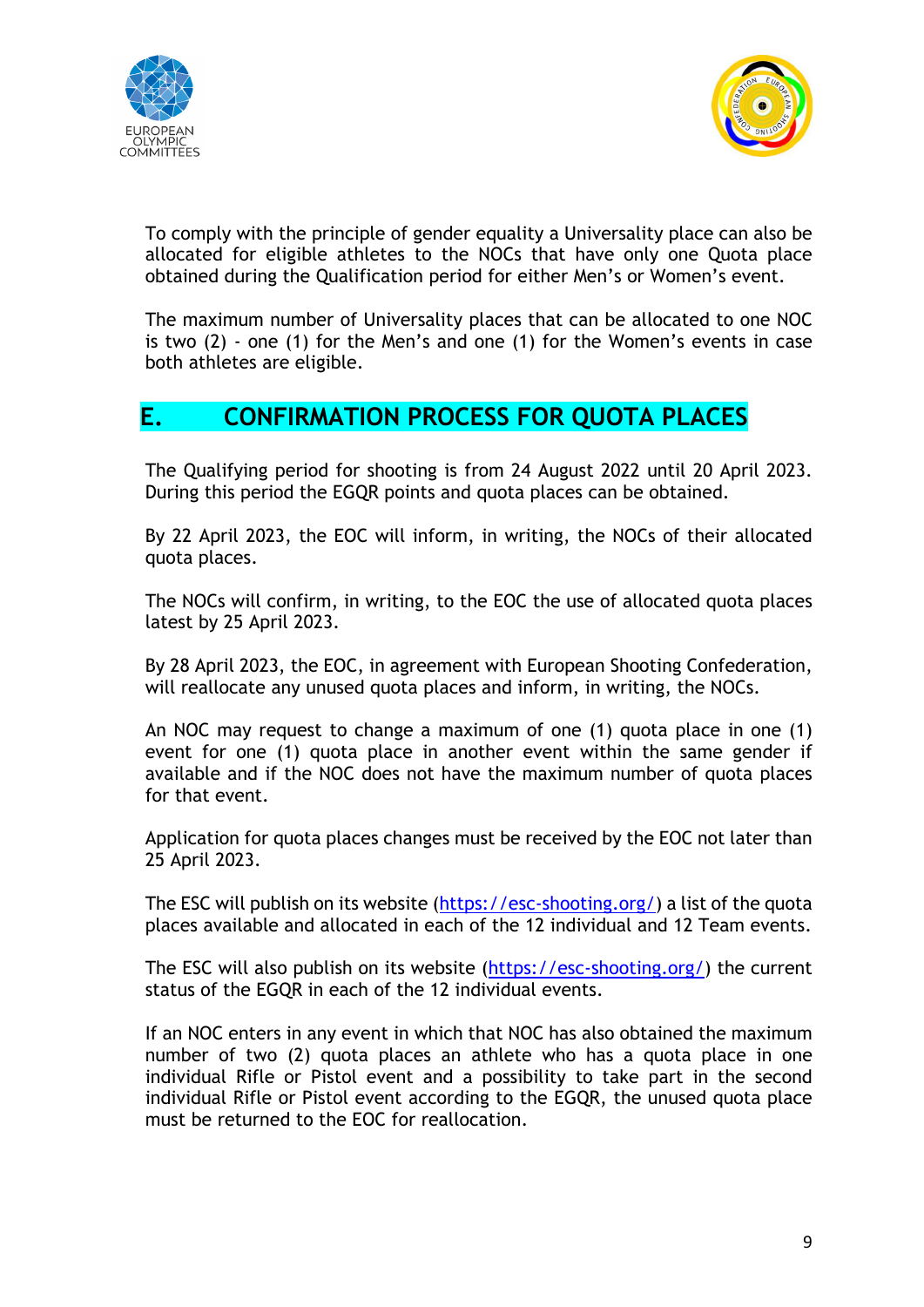



## **F. REALLOCATION OF UNUSED QUOTA PLACES**

If an allocated quota place is not confirmed by the NOC by the confirmation of quota places deadline (date), or is declined by the NOC, the quota place will be reallocated to the next highest-ranked eligible athlete according to the EGQR, not yet qualified, from the NOC that does not have any quota place or a Universality Place in the event at which the quota place was obtained.

Unused Host Country Place(s) will be reallocated to the next highest-ranked eligible athlete according to the EGQR, not yet qualified, in the event at which the Host Country Place was granted respecting the maximum quota per gender and per NOC in that event.

Any unused Universality Place(s) will be reallocated to the highest-ranked eligible athlete of the same gender not yet qualified, from the NOC that does not have any quota place or a Universality Place in the event at which the Universality place was allocated.

| <b>Date</b>                  | <b>Milestone</b>                                                                                                      |
|------------------------------|-----------------------------------------------------------------------------------------------------------------------|
| 24 August 2022               | Beginning of qualifying period                                                                                        |
| 20 April 2023                | End of qualifying period                                                                                              |
| 22 April 2023                | The EOC to confirm, in writing, to the NOCs the<br>quota places allocated, including the<br>Universality places       |
| 25 April 2023                | The NOCs confirm to the EOC, in writing, the use of<br>the allocated quota places                                     |
| 28 April 2023                | The EOC in agreement with the ESC to reallocate all<br>unused quota places and inform, in writing, the<br><b>NOCs</b> |
| 2 June 2023                  | European Games 2023 Sport Entries Deadline                                                                            |
| $21$ June - $2$ July<br>2023 | European Games 2023                                                                                                   |

## **G. QUALIFICATION TIMELINE**